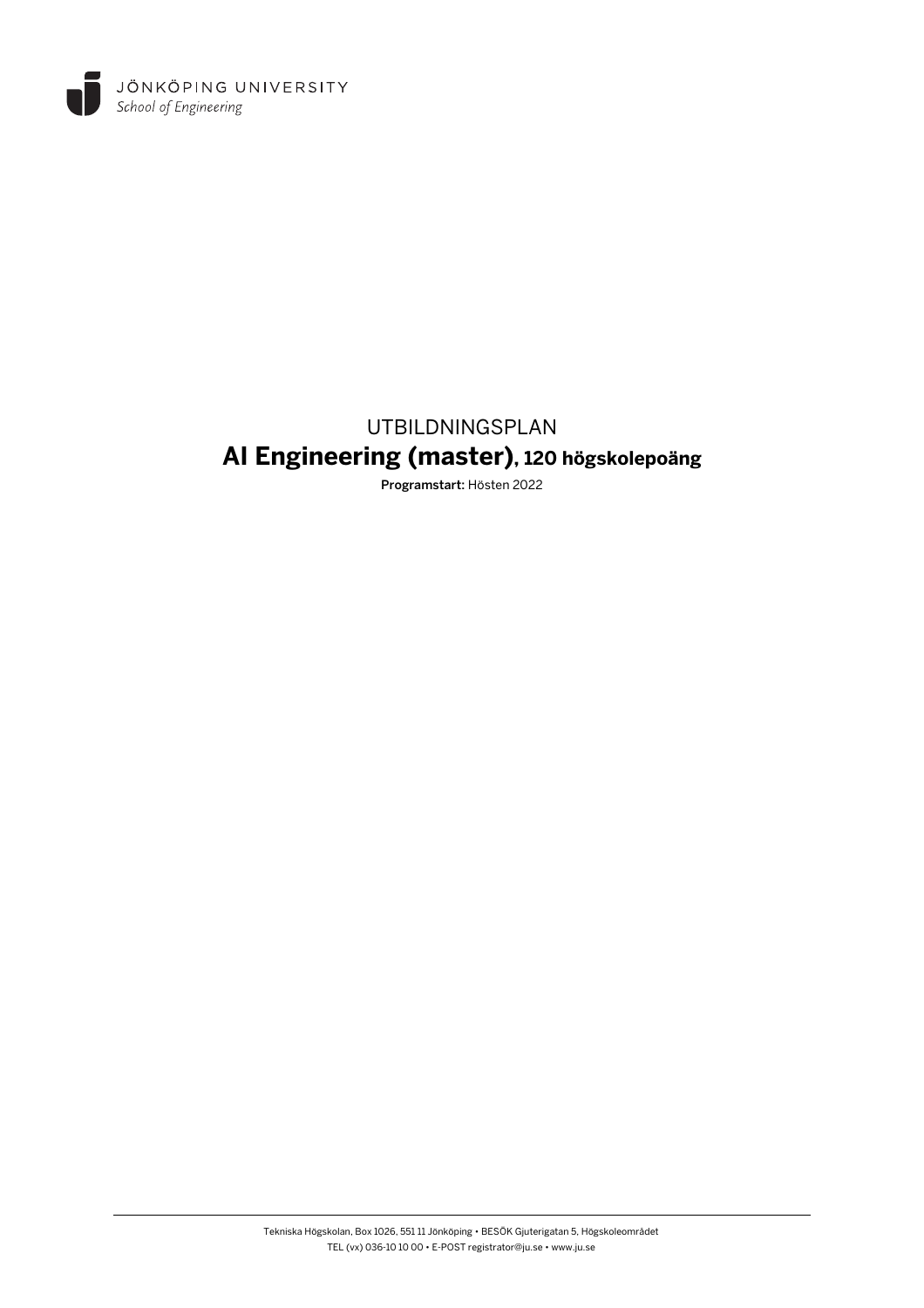

## UTBILDNINGSPLAN **AI Engineering (master), 120 högskolepoäng**

AI Engineering (master), 120 credits

| Programkod: TAAI1 |                                          | Programstart:    | Hösten 2022    |
|-------------------|------------------------------------------|------------------|----------------|
|                   | <b>Fastställd av:</b> VD 2021-03-01      | Utbildningsnivå: | Avancerad nivå |
|                   | Reviderad av: Utbildningschef 2022-03-01 |                  |                |
| <b>Version:</b>   | 2                                        |                  |                |
|                   |                                          |                  |                |

## Examensbenämning

Teknologie Masterexamen med huvudområdet datavetenskap inriktning Utveckling av AIsystem

Degree of Master of Science (120 credits) with a major in Computer Science specialisation in Artificial Intelligence (AI) Engineering

## Programbeskrivning Background

Artificial Intelligence (AI), is intelligence, in a broad sense, exhibited by machines. In computer science, an ideal intelligent machine is a flexible, yet rational, agent that perceives its environment and carries out actions that maximize the chances of success for some objective or task. Human-level machine intelligence is still in the future, but applications of deep learning and edge computing are currently transforming both industry and society. Examples of applications include medical diagnosis, personal assistants, surveillance systems, robot control, robotic manufacturing, remote sensing, machine translation, speech understanding, financial services, electronic trading, cybersecurity, combat and training simulators, mission management aids, web search, video games, code analysis, support systems for tactical decision making, product recommendations, and autonomous cars. These and other applications rely on AI techniques to interpret data that originate from a wide range of sources and use the extracted information in an intelligent and targeted behaviour.

Contemporary AI often involves self-learning systems trained on large amounts of data or interacting intelligent agents that perform distributed computing and reasoning. AI connects sensors with algorithms and human-computer interfaces and extends to large networks of intelligent devices. AI is a rapidly developing research field and it is one of the driving forces of today's economy. By combining traditional lectures with seminars and lab sessions, the AI master programme aims to teach students the basics of theory and provides hands-on experience in each subject. The acquired knowledge is applied to practical work on real applications through the development, implementation and testing of running software code.

A master's degree in AI opens up career opportunities within companies that build the next generation of AI enhanced products; for example, smart personal assistants, opinion mining systems, customer service systems, biomedical applications, games, computers, intelligent adaptive devices, robots, intelligent planning systems and so on. The programme provides the skills needed for many positions in today's industry or research centres.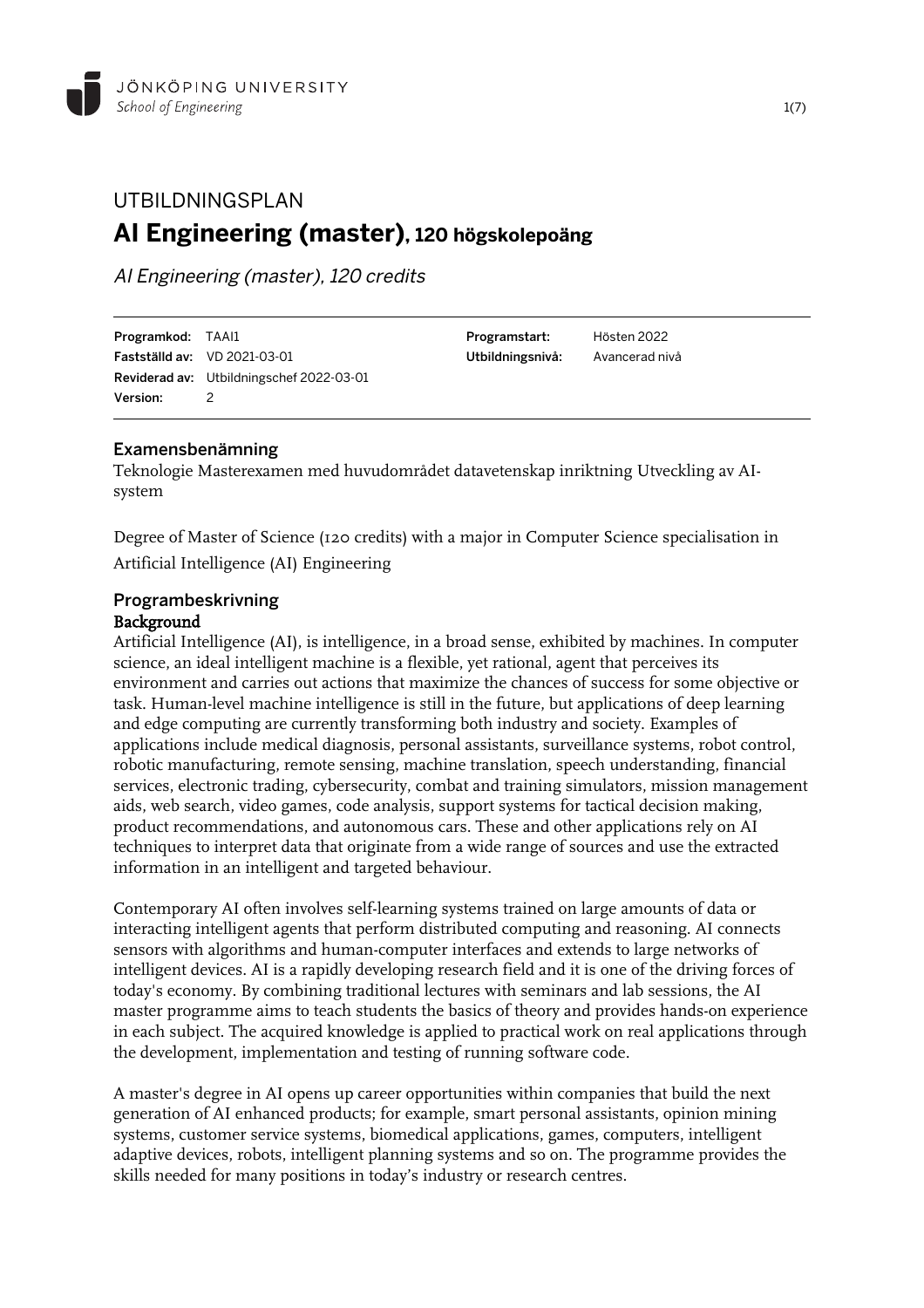#### **Objectives**

The Master Programme in AI Engineering aims to develop the knowledge, skills and experiences required to work in companies and organisations that develop products and services with substantial software content. The software developed and/or evaluated by the students have a focus on implementing AI solutions. The programme also covers additional special topics such as safety and security issues related to AI software solutions. During the programme, students engage in practical work and technical research.

### Post-graduation employment areas

This Master's programme focuses on the development of intelligent software products and services. Specifically, AI, machine learning, and data science are covered in detail. Applications include, but are not limited to, internet-of-things, data analytics and smart cities. The programme enables graduates to aim for the more senior roles in the development of software products aimed at solving AI related problems as well as software products based on AI techniques. The education is also meant to prepare students for research in computer science, possibly within doctoral studies.

Graduates will have developed the capabilities needed to work in both large corporations and smaller specialized software shops. They will be comfortable with delivering major enterprise systems or specialized software components providing AI services across the spectrum of software development, from back-end data processing to Internet-related front-ends.

#### Research supporting the Programme

Computer science, including AI, Machine learning and big data analytics, is a major area of research within the School of Engineering, underpinned by the Knowledge Intensive Product Realization research environment (SPARK). Within the Department of Computing there is a strong focus on research related to data analytics, machine learning, and the creation and enhancement of algorithms that strengthen application effectiveness and efficiency.

The exponential growth of the digital society, particularly in the form of storage and computing power in recent decades, enables companies to accumulate vast amounts of data at moderate cost. Accompanying this technological shift is a widespread realisation that the collected data contain potentially valuable information. Exploiting this stored data, in order to extract useful and actionable information, is the overall goal of the generic activity termed data analytics. The AI research at Jönköping University focuses on developing machine learning algorithms for data analytics, when necessary utilising high performance computing. Most of the research is applied, and often co-produced with industry.

### Educational concept at the School of Engineering

All degree programmes at the School of Engineering at Jönköping University (JTH) follow an education concept. The concept consists of several aspects that must be included in the programmes in order to guarantee quality and appeal as well as their ability to create professionally skilled, in-demand students. The concept places special emphasis on collaboration with industry and internationalisation as two essential tools to develop successful programmes and to attract national and international applicants. Furthermore, all the master's programmes offered by the School of Engineering follow common guidelines that indicate the number of credits per each course (7,5, 15 or 30), the need of cross disciplines courses, and the Industrial Placement Course as mandatory or elective.

### Mål

After the completion of the programme, students must meet the intended learning outcomes, as described in The Higher Education Ordinance by Degree of Master (1-9), and also the intended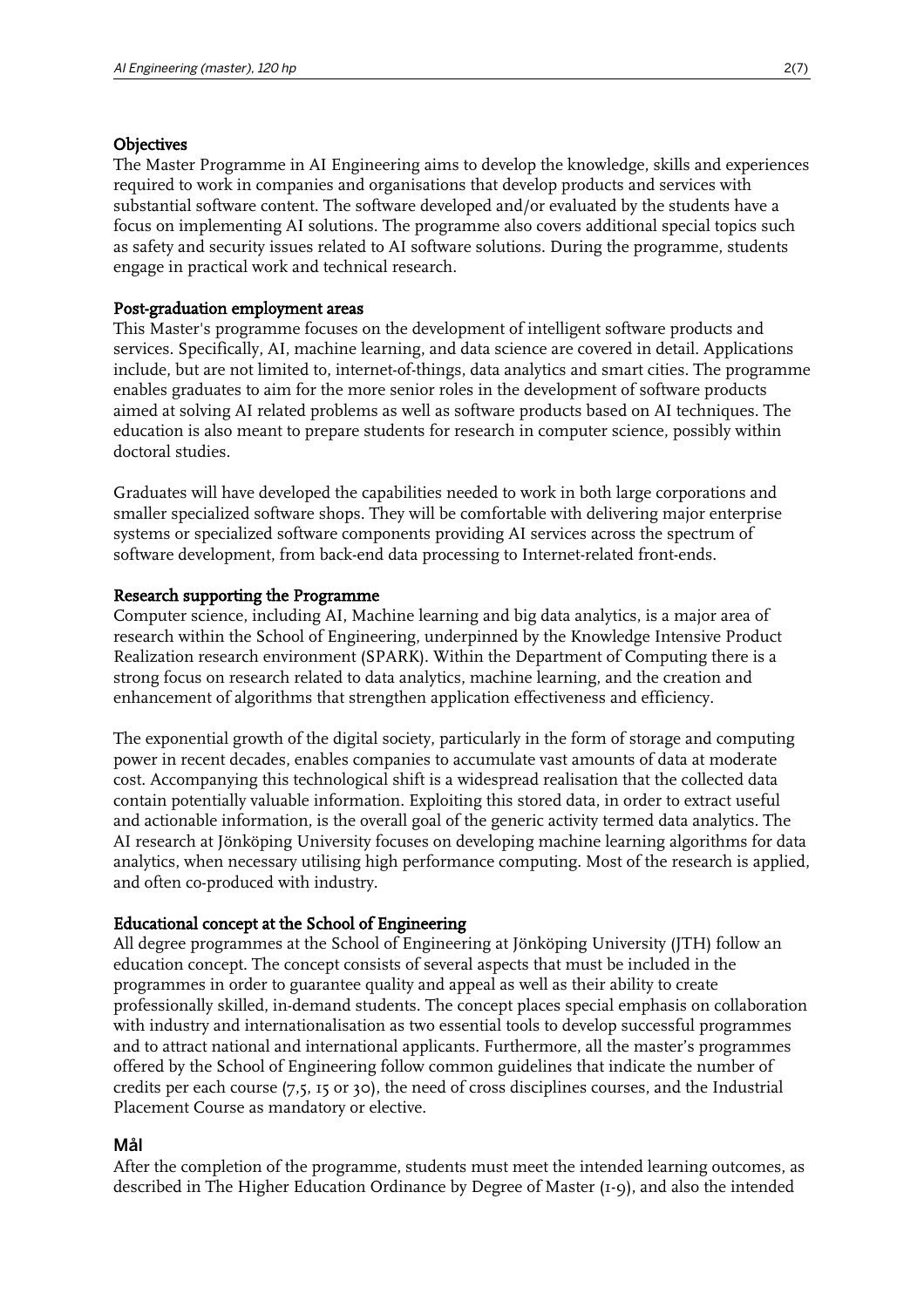learning outcome, as described by JTH:

#### Common learning outcomes

### Knowledge and Understanding

1. demonstrate knowledge and understanding in the main field of study, including both broad knowledge of the field and a considerable degree of specialised knowledge in certain areas of the field as well as insight into current research and development work

2. demonstrate specialised methodological knowledge in the main field of study

## Competence and skills

3. demonstrate the ability to critically and systematically integrate knowledge and analyse, assess and deal with complex phenomena, issues and situations even with limited information

4. demonstrate the ability to identify and formulate issues critically, autonomously and creatively as well as to plan and, using appropriate methods, undertake advanced tasks within predetermined time frames and so contribute to the formation of knowledge as well as the ability to evaluate this work

5. demonstrate the ability in speech and writing both nationally and internationally to clearly report and discuss his or her conclusions and the knowledge and arguments on which they are based in dialogue with different audiences

6. demonstrate the skills required for participation in research and development work or autonomous employment in some other qualified capacity

## Judgement and Approach

7. demonstrate the ability to make assessments in the main field of study informed by relevant disciplinary, social and ethical issues and also to demonstrate awareness of ethical aspects of research and development work

8. demonstrate insight into the possibilities and limitations of research, its role in society and the responsibility of the individual for how it is used

9. demonstrate the ability to identify the personal need for further knowledge and take responsibility for his or her ongoing learning

JTH. prove ability to embrace interdisciplinary approaches

## Programme-specific learning outcomes

Upon completion of the program, the intended learning outcomes provided for programme must also be met.

### Knowledge and Understanding

10. display knowledge of the fundamental tasks, methods and algorithms for data analysis 11. display knowledge of the current state-of-the-art in AI, machine learning and data science 12. demonstrate an understanding of the basic algorithms and methods in machine learning 13. demonstrate an understanding of the development of software utilizing AI or machine

#### learning Competence and skills

14. demonstrate the ability to implement and test basic learning algorithms based on pseudocode or formal specifications

15. display an ability to use established tools for ontology development, for the processing, storage, and querying of linked data, and for the validation and visualization of linked data and ontologies

16. demonstrate the ability to explain the ways some of the ethical concerns of AI are being addressed, both practically and theoretically

17. demonstrate the ability to implement various machine learning and deep learning architectures, including feed-forward, convolutional, recurrent and generative neural networks

### Judgement and Approach

18. demonstrate a skill to compare and evaluate different representations and algorithms for intelligent agents

19. demonstrate a skill to suggest suitable AI and machine learning approaches to real-world problems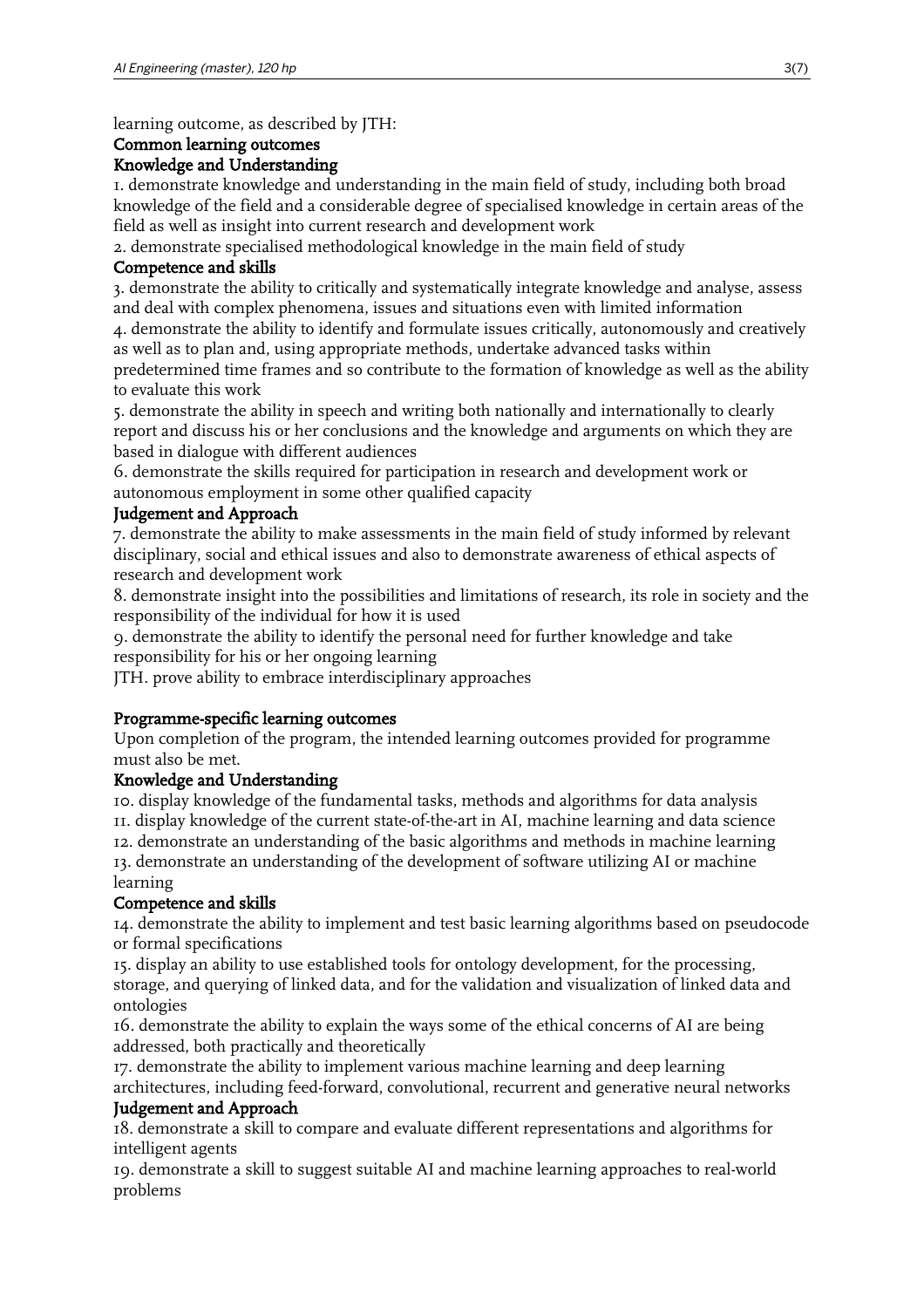## Innehåll

## Programme principles

A key principle for the programme is the treatment of AI as both an integrated part in systems and products and a tool to be used for Computer Science and decision support. The program builds upon theoretical knowledge on AI to help acquire practical skills in applying machine learning for data analysis and skills on programming machine learning as well as knowledge on how to utilize the strengths of different hardware platforms. The AI perspective is complemented by the programme's emphasis on growing the competence of the students as professional engineers. The CDIO Initiative™ underpins a new vision for engineering education. By mapping to the Curriculum Guidelines for Graduate Degree Programs in AI Engineering and to the AI Engineering Body of Knowledge, the degree builds upon the work of professional software bodies. A commitment to "evidence-based AI engineering" helps students to understand the importance of sound research over hype and myth in the AI field.

Collaboration with businesses and institutions ensures that the programme reflects "real-world" Computer Science needs while lectures from external AI software engineers provide a counterpoint to the academic view of software development. The programme embraces the Agile Manifesto philosophy which favours a flexible approach to the frequent delivery of working code over a rigid adherence to processes and plans.

Instruction is in the form of lectures, seminars, exercises, laboratory sessions and project work. All courses are held in English. All final course examinations are in English.

#### Programme progression

#### Year<sub>1</sub>

#### First semester

The course Artificial Intelligence (AI) is a fundamental course in artificial intelligence with a focus on traditional AI, i.e., GOFAI (Good Old-Fashioned Artificial Intelligence). The course covers many different basic and intermediate topics in the field, alternating theory with practice, it introduces students to the basic knowledge representation, problem solving, and learning methods of artificial intelligence. Upon completion of the course, the students should be able to develop basic intelligent systems and understand the role of knowledge representation, inference, search and learning in intelligent- system engineering. Those students who have already taken the course Artificial Intelligence (TAIK19) must select an alternative course on advanced level within the fields of computer engineering, informatics, or mathematics. In parallel the course Mathematics for Intelligent Systems contains elements from various fields of mathematics and mathematical statistics used when intelligent systems and machine learning are developed, used and analyzed.

The course Knowledge Representation and the Semantic Web teaches students to develop and utilize linked data graphs and semantic ontologies for purposes of knowledge modelling, enabling homogenous knowledge representations and data integration across distributed underlying systems. Such knowledge representations can be utilized in a multitude of domains, including document management and search, intelligent agents, smart buildings, biomedical research, web searching, e-retailing, etc. The course Data Science introduces students to fundamental topics in data analysis and skills in performing data analysis. Software tools and techniques and their application to different business domains.

#### Second semester

The Machine Learning course introduces the basics of machine learning, focusing on basic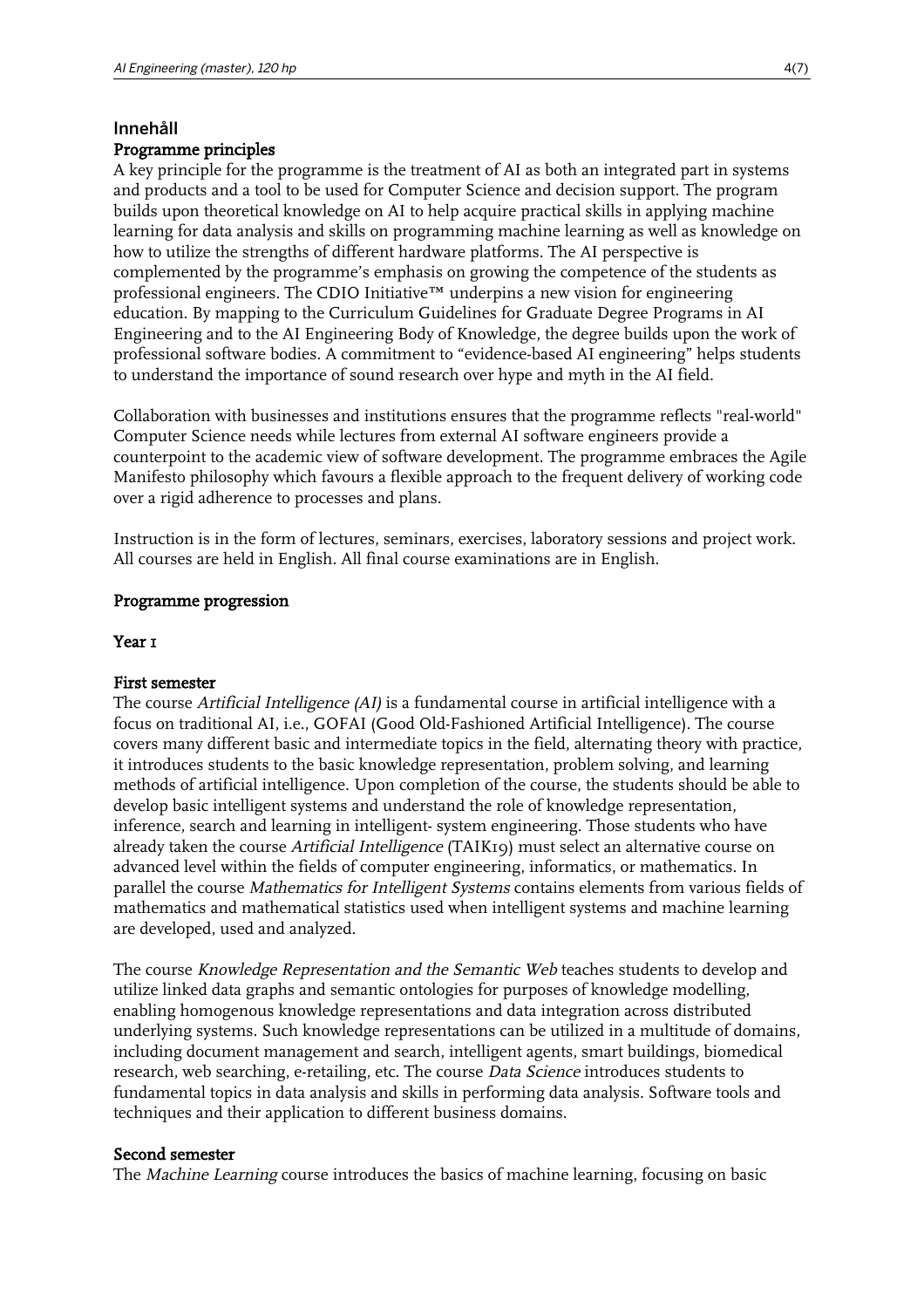building blocks, families of machine learning algorithms and how to evaluate performance. In parallel the course Ethics of Artificial Intelligence this course gives an introduction to the ethics of AI, discussing ethical concerns that arise from the use and development of AI.

The course *Deep Learning* covers basic and state-of-the-art algorithms for training various deep neural network architectures, alternating theory with practice. The course includes assignments where the students both implement various deep learning algorithms from scratch and use modern deep learning software. The course Data Science Programming is fundamental basic course in data science programming with Python and R. The course covers basic language features and concepts, including core libraries for data science programming, such as data management and augmentation, data analysis and visualization, machine learning and model evaluation, alternating theory with practice.

## Year<sub>2</sub>

## First Semester

The course Research Methods for Intelligent Systems covers the theoretical foundations of typical research approaches in artificial intelligence and related areas as well as common research methods and ways of reporting research findings. In parallel the course Natural Language Processing and Text Mining, is an introductory course in Natural Language Processing (NLP) and Text Mining. The course covers basic and state-of-the-art techniques for the analysis and interpretation of natural language, focusing on methods involving machine learning on text, alternating theory with practice.

The course State-of-the-Art Research in AI Research discusses selected topics and methods within AI, machine learning and their applications. Examples may include areas, such as computational intelligence algorithms in search, optimization and classification, natural language processing and FAT (fairness, accountability, transparency) aspects. Examples of relevant applications could include robotics, music, health and medicine.

In this period students can choose one of two electives and gives the opportunity to build a custom-made profile:

Option one: The course Embedded and Distributed AI creates an overall understanding of knowledge representation and processing in AI, covering the span from the semantic web through distributed systems all the way to deep learning and edge computing.

Option two: Industrial Placement Course (NFK), students will gain real workplace experience with a collaborating organisation.

### Second semester

The fourth and final semester focuses on further developing the students' analytical skills and ability to perform independent and critical research in the area of Computer Science, specialization in AI. Students spend the semester writing a 30 credit Master Thesis in Computer Science on a topic related to AI.

Kurser

Obligatoriska kurser

| Kursbenämning           | Hp  | Huvudområde     | <b>Fördjupning   Kurskod</b> |        |
|-------------------------|-----|-----------------|------------------------------|--------|
| Artificial Intelligence | 7,5 | l Datavetenskap | A1N                          | TARI29 |
| Data Science            | 7,5 | Datavetenskap   | A <sub>1</sub> N             | TDSR22 |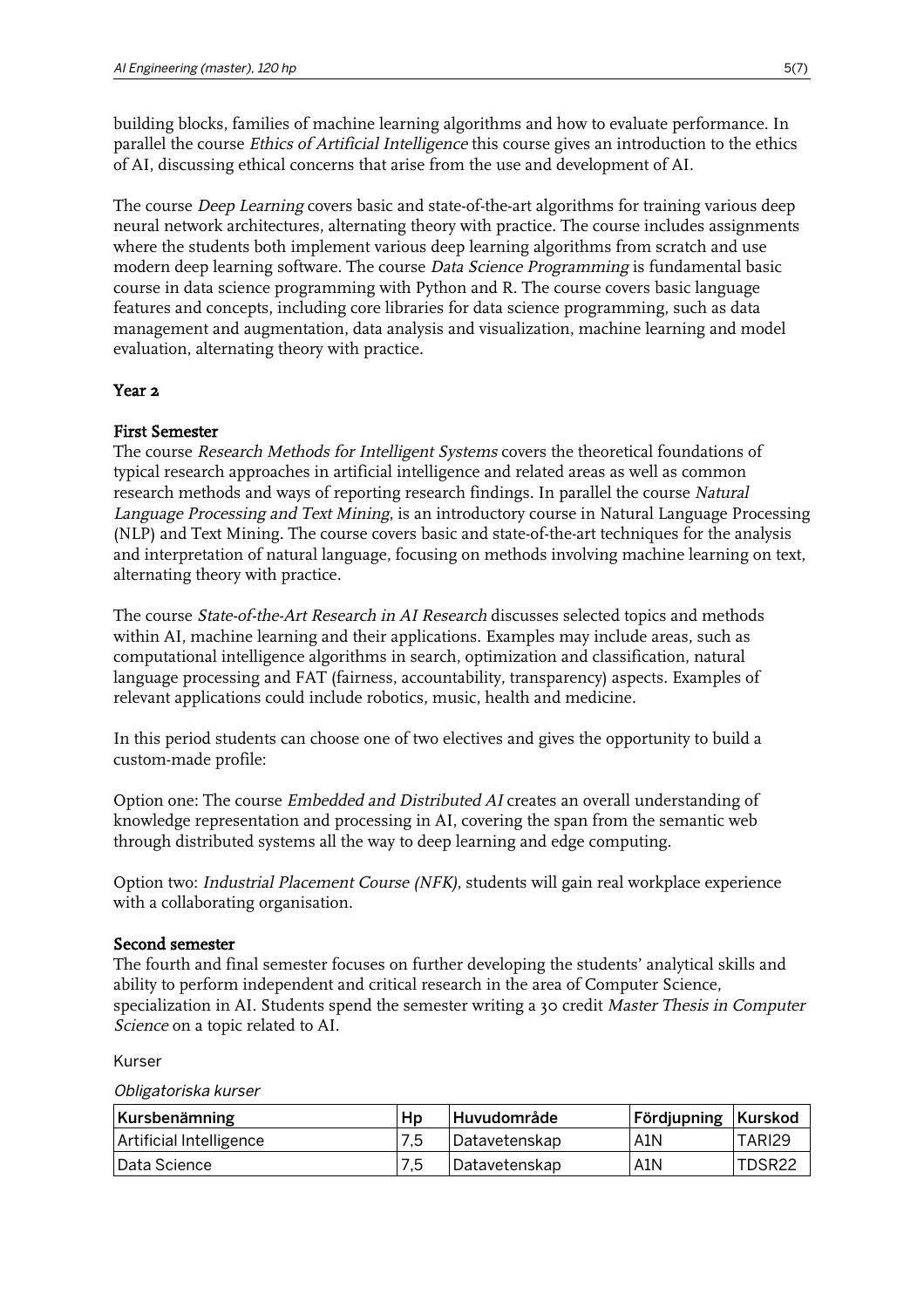| Data Science Programming                            | 7,5 | Datavetenskap | A1F              | TDPS22             |
|-----------------------------------------------------|-----|---------------|------------------|--------------------|
| Djupinlärning                                       | 7,5 | Datavetenskap | A1F              | TDIS22             |
| Etik i Artificiell Intelligens                      | 7,5 | Datavetenskap | A1N              | TAIR <sub>22</sub> |
| Examensarbete i Datavetenskap                       | 30  | Datavetenskap | A2E              | TEXV23             |
| Kunskapsrepresentation och den<br>semantiska webben | 7,5 | Datavetenskap | A <sub>1</sub> N | <b>TSWR21</b>      |
| Machine Learning                                    | 7,5 | Datavetenskap | A1F              | TMLS22             |
| Matematik för intelligenta system                   | 7,5 |               | A <sub>1</sub> N | TMAR21             |
| Research Methods for Intelligent<br>Systems         | 7,5 | Datavetenskap | A1F              | TRIS <sub>22</sub> |
| Spetsforskning inom AI teknik                       | 7,5 | Datavetenskap | A1F              | TSFS22             |
| Språkteknologi och textutvinning                    | 7,5 | Datavetenskap | A1F              | TSTS22             |

#### Valbara kurser

| Kursbenämning                                           | Hp  | Huvudområde   | <b>Fördjupning Kurskod</b> |        |
|---------------------------------------------------------|-----|---------------|----------------------------|--------|
| Embedded and Distributed Al <sup>2</sup>                | 7.5 | Datavetenskap | : A1F                      | TEDS22 |
| Näringslivsförlagd kurs i<br>Datavetenskap <sup>1</sup> | 7.5 | Datavetenskap | <b>A1F</b>                 | TNDS22 |

## 1 Valbart block 1

2 Valbart block 2

### Programöversikt

|                                              | Termin 1                                                                                  | Termin 2                                             |                                                |  |
|----------------------------------------------|-------------------------------------------------------------------------------------------|------------------------------------------------------|------------------------------------------------|--|
| Period 1                                     | Period 2                                                                                  | Period 3                                             | Period 4                                       |  |
| Artificial Intelligence, 7,5 hp              | Data Science, 7,5 hp                                                                      | Etik i Artificiell Intelligens,<br>7.5 <sub>hp</sub> | Data Science Programming,<br>7.5 <sub>hp</sub> |  |
| Matematik för intelligenta<br>system, 7,5 hp | Kunskapsrepresentation och   Machine Learning, 7,5 hp<br>den semantiska webben, 7,5<br>hp |                                                      | Djupinlärning, 7,5 hp                          |  |

#### Årskurs 2

| Termin 3                                            |                                                                    | Termin 4                             |          |  |
|-----------------------------------------------------|--------------------------------------------------------------------|--------------------------------------|----------|--|
| Period 1                                            | Period 2                                                           | Period 3                             | Period 4 |  |
| Research Methods for<br>Intelligent Systems, 7,5 hp | Spetsforskning inom Al<br>teknik, 7,5 hp                           | Examensarbete i Datavetenskap, 30 hp |          |  |
| Språkteknologi och<br>textutvinning, 7,5 hp         | <b>Embedded and Distributed</b><br>Al <sup>2</sup> , 7.5 hp        |                                      |          |  |
|                                                     | Näringslivsförlagd kurs i<br>  Datavetenskap <sup>1</sup> , 7,5 hp |                                      |          |  |

### 1 Valbart block 1

2 Valbart block 2

#### Undervisning och examination

Throughout the academic year, typically, two courses are taken in parallel. Examination forms and grades are given by each course module, respectively. The programme overview shows the programme structure for both years and may be changed during the programme. For updated programme overview visit http://www.ju.se

#### Förkunskapskrav

Examen om minst 180 hp med lägst 90 hp i huvudområdet datateknik alt. elektroteknik (med relevanta kurser inom datateknik) eller motsvarande svensk eller utländsk utbildning. Dessutom krävs 15 hp i matematik samt kunskaper i Engelska 6 eller motsvarande.